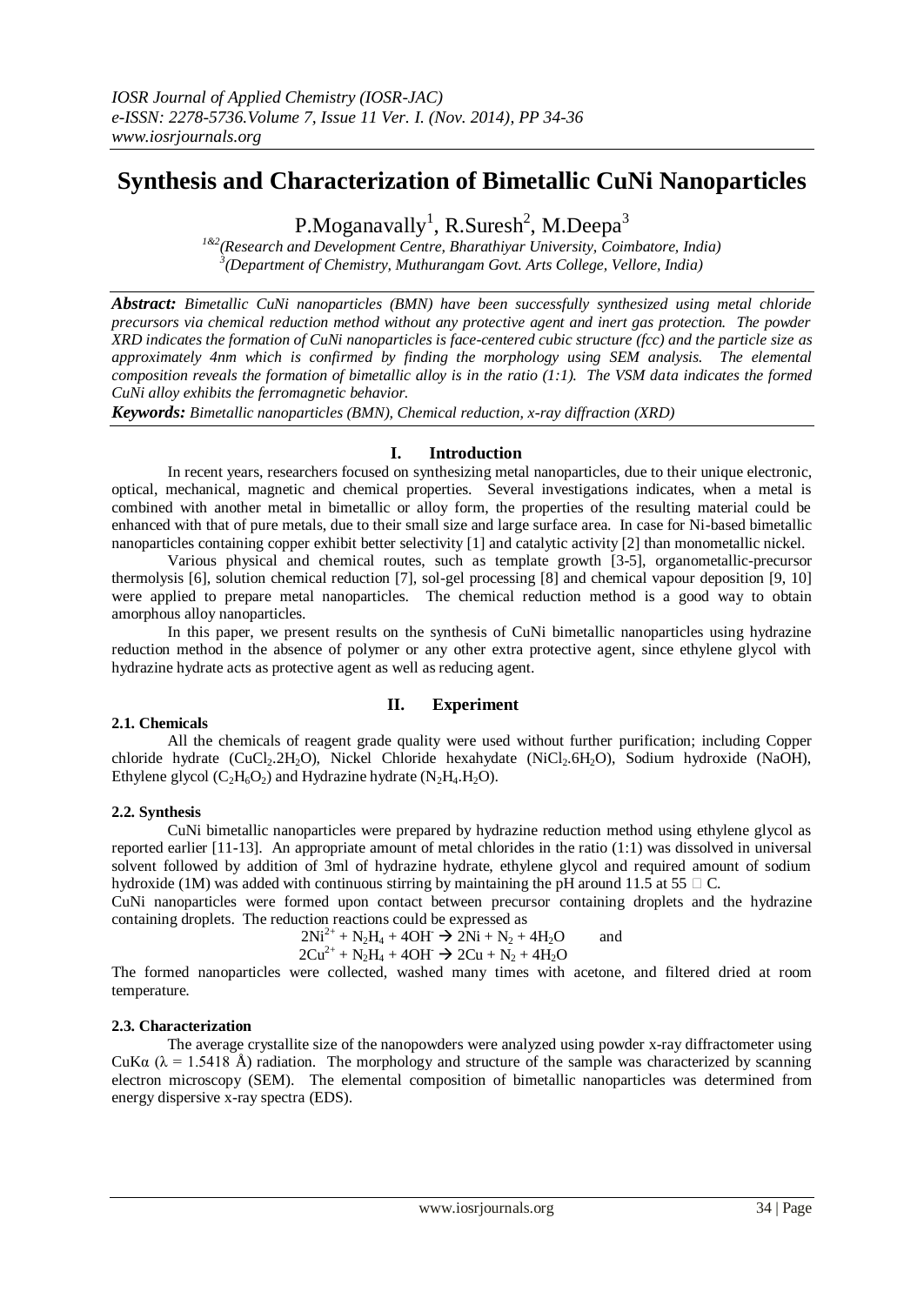#### **III. Results And Discussion**

The XRD patterns of CuNi bimetallic nanopowders are shown in "Fig.1". The lattice constant of the CuNi Nanoparticles was obtained from the peak angular positions (2θ) and the corresponding miller indices (hkl) using Bragg's law,

$$
d_{hkl} = n \sqrt{2} \sin \theta \tag{1}
$$

Where  $\lambda$  is XRD wavelength,  $\theta$  is peak angle for (hkl) each reflections.

The 2θ reflections at 43.6°, 50.79°, and 70.37° are identified as (111), (200) and (220) planes of CuNi nanoparticles and indexed to face cubic crystal structure. There were no observable lines in the XRD spectra corresponding to the pure Cu and Ni. If the homogeneous solid solution of CuNi was not formed, the XRD spectra of pure Cu or Ni would be formed at the same time in the curve.



**Figure 1** XRD pattern of CuNi nanoparticles

The average crystallite size was calculated using Debye-Scherer formula, and the obtained results are listed in "Table-1".

$$
D = 0.98 \sqrt{\beta} \cos \theta \tag{2}
$$

Where D is the average crystallite site,  $\beta$  is the broadening of FWHM of the intense peak,  $\theta$  is the Bragg angle and  $\lambda$  is radiation wavelength.

|                                                       | <b>Table 1 AND Falameters of Curvi Bivity</b> |         |        |        |        |  |
|-------------------------------------------------------|-----------------------------------------------|---------|--------|--------|--------|--|
|                                                       | $2\theta$                                     |         |        | d(A)   | a(A)   |  |
|                                                       | 43.6066                                       | 21.8033 | 1.1088 | 2.0745 | 3.5932 |  |
|                                                       | 50.7933                                       | 25.395  | 2.833  | 1.7966 | 3.5933 |  |
|                                                       | 70.3733                                       | 35.185  | 3.1145 | 1.3372 | 3.7822 |  |
| is the culture of the content of a solar lated states |                                               |         |        |        |        |  |

**Table 1** XRD Parameters of CuNi BMN

The lattice constant 'a' for cubic crystal system is calculated using

$$
a = d_{hkl} \sqrt{(h^2 + k^2 + l^2)}
$$

The  $d(\hat{A})$  value of CuNi bimetallic nanoparticles is found to be 2.0875 which is very close to that of given by JCPDS file PDF (09-0205).

"Fig.2" shows the SEM image of CuNi alloy nanoparticles is generally spherical with average size of 4.66nm.



**Figure 2** SEM image of CuNi nanoparticle

) --------(3)